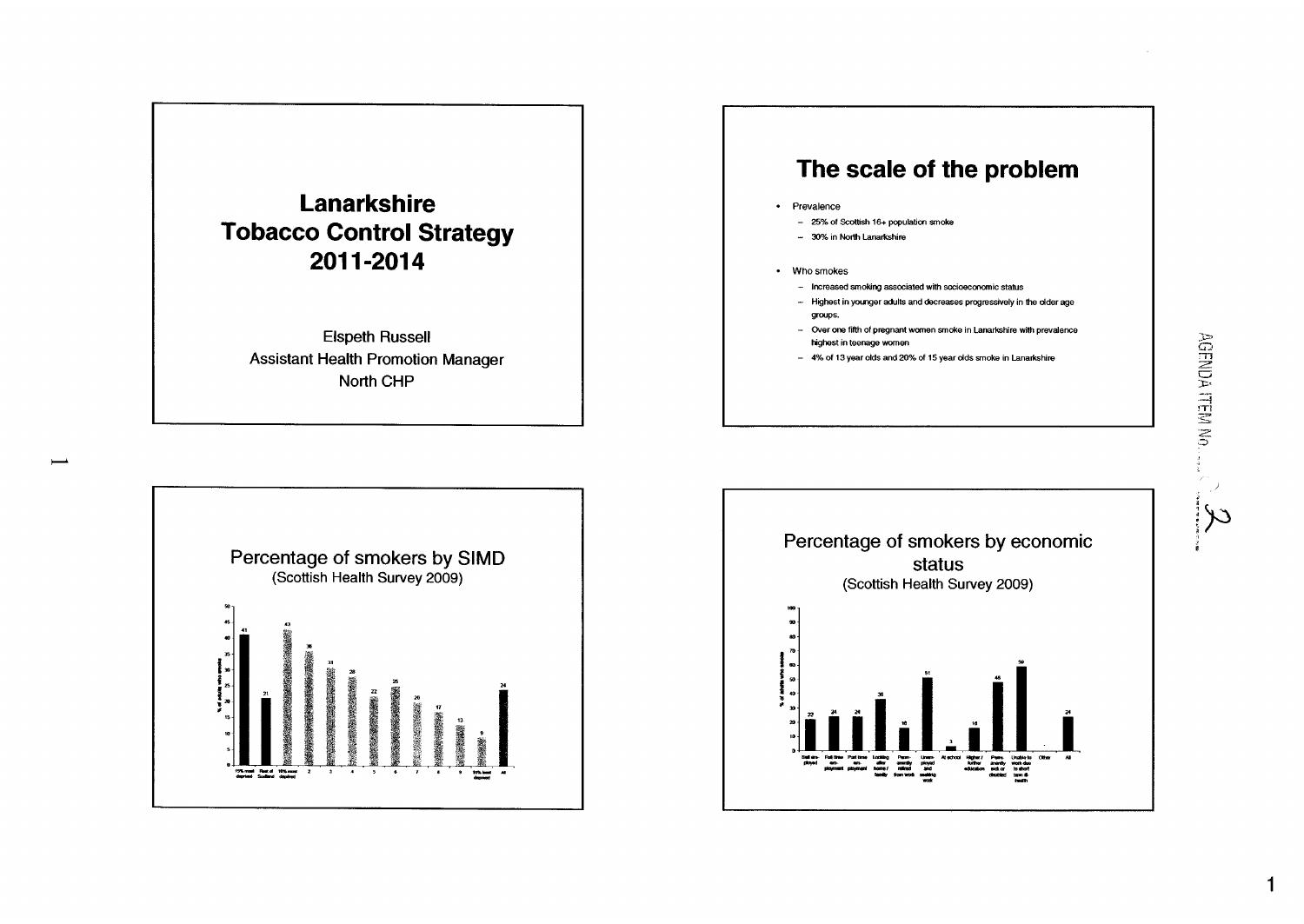

### **The impact of smoking**

#### - Health impact

- Tobacco smoke mntaim a lethal combination **of the** highly addictive nicotine drug plus **over 4000** toxic chernids and **wses**
- **Tobacco** is more addictive than heroin
- Single most preventable cause of ill health and premature death
- Quarter of all Scotland's deaths attributable to smoking
- Maternal **smohing** is most preventable **cause** of death and illness **m** foetus and infants
- Strong evidence that exposure to second hand smoke causes disease and death

#### - Economic impact

- Estimated 1 **%of** tot4 **Scomsh** Bconornic *ouiput* lost to smoking
- Estimated wst of **fl.l** billion through premaiure deaths and litters and fires caused by **snwldng**
- Srnoldng **mts on** average **f2000** per year to the individual and insurance premiums higher
- **Srnoldng costs** on average **E2000** per annum to the indvidual



## Policy context

- A breath of fresh air for Scotland: Tobacco Control Action Plan (2004)
- Smoking, Health and Social Care (Scotland) Act 2005
- Scotland's Future is Smoke Free: A Smoking Prevention Action Plan (2008)
- Equally Well (2008)
- Tobacco and Primary Medical Services (Scotland) Act (2010)
- Scottish Government National Performance Framework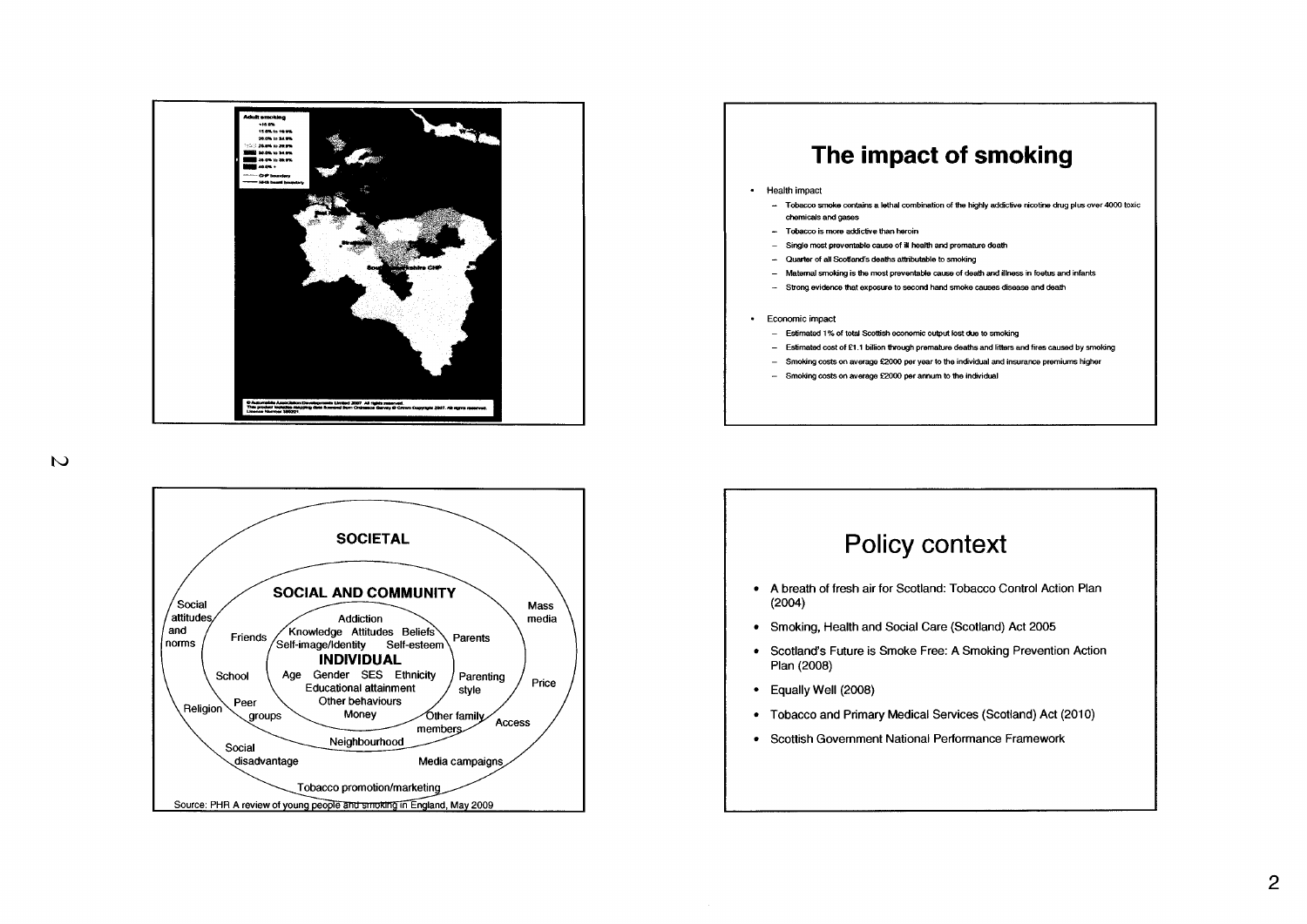# **Targets To reduce percentage of:**

- 13 year old girls smoking from 5% in 2006 to 3% in 2014.
- 13 year old boys smoking from 3% in 2006 to 2% in 2014.
- **15yearoldgirlssmokingfrm** 18%in2006to 14%in2014.
- $-$  15 year old boys smoking from 12% in 2006 to 9% in 2014.
- $-$  16-24 year olds smoking from 26.5% in 2006 to 22.9% in 2012.

#### Lanarkshire **targets**

- To support at least 7.5% of smokers to successfully quit with 60% of these quits to be smokers in the 40% most deprived communities by 2014.
- To achieve a compliance rate of no smoking within static public places of 99.5% by 2014.
- To reduce the number of retailers in Lanarkshire willing to sell cigarettes to persons under **18** to less than **1296** bv March 2012.

### w



### Successes so far.. .

- Overall smoking levels declining over last 10 years
- Positive impact of 2006 smoke free legislation
	- Reduction in heart attacks
	- Non **smokers** exposure to second-hand **smoke** generally has fallen from 74% in **1998 to 33% in 2009 for men and from 75% to 39% for women**
	- **Nowsmokers' expaswe** to **mn&M** smoke in the **hwne has** fallen from **18%** in 1998 fw both sexes to **9?&** for **men and** 8% for women In *2009.*
	- No evidence of increased smoking in **homes** with more **hwnes m** England going smoke free following legislation, including smokers homes

### Local achievements (2)

- Nurse **led** specialist smoking cessation sewices available across range of settings
- Community pharmacy smoking cessation service in all localities
- Development of Cumculum for Excellence online resource
- Achievement *d* HEAT cessation target for 2008- 2011
- Routine CO monitoring introduced at antenatal booking visits
- Training delivered to broad range of staff **f**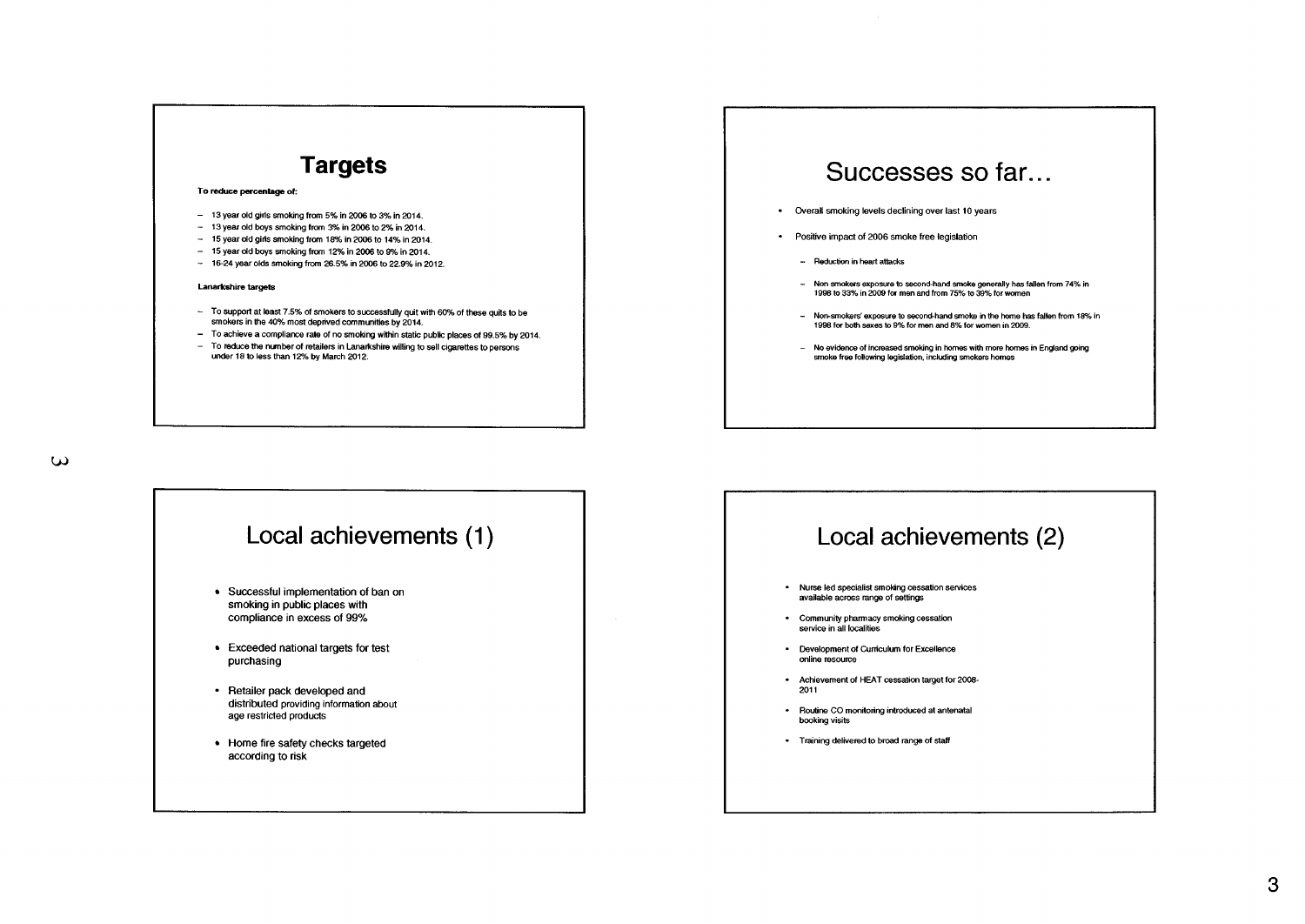### Tobacco Control Strategy 2011-2014

- Need for comprehensive approaches which work across all levels to:
	- Change social climate around smoking
	- Discourage people from starting to smoke
	- Help smokers to stop
	- Create an environment that is free of tobacco smoke
- Multi agency pan Lanarkshire group formed in 2010 to work in partnership to develop a Tobacco Control Strategy and Action Plan

### Smoking Prevention

- Youth involvement and peer education
- Campaigns and communications
- Curriculum development
- Prevention programmes for priority groups
- Staff training
- Smoke free policies
- Enforcement and control of tobacco sales
	- Enforcement of legislation
	- No proof, no sales
	- Sales **of** illicit tobacco

 $\rightarrow$ 



### Reducing tobacco related harm on others

- Second **hand** smoke interventions
	- **community** led **programme**
	- **increase staff awareness**
	- **domiciliaryvisits**
- Prohibition of smoking in enclosed premises
	- **High levels** *d* **mpliance in excess** *d* **99% therefore monitoring rather than**
	- **enlorcement being undertaken by Local Authorities**
	- Specific focus on vehicles
- Fire prevention
	- **Home sabty visits and promotion of Stop Smoking SeNlceS**